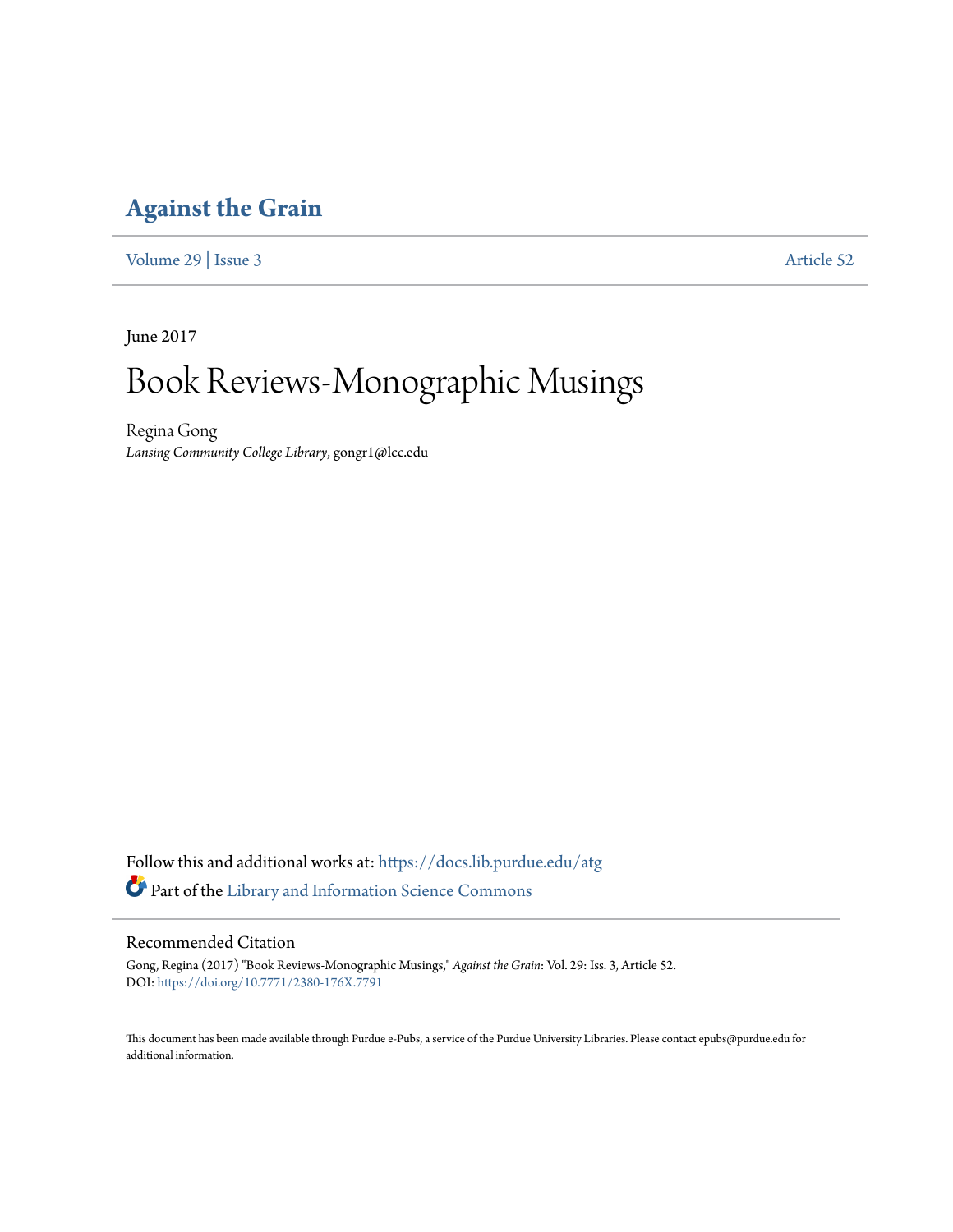## Book Reviews — Monographic Musings

Column Editor: **Regina Gong** (Open Educational Resources (OER) Project Manager/Head of Technical Services and Systems, Lansing Community College Library) <gongr1@lcc.edu>

*Column Editor's Note: Summer is upon us once again and for those of you like me who work throughout the summer, it's a time where we finish off projects, do our research writing, or prepare for the coming academic year. For us here in Michigan, where it seems summer is way too short, I look forward to making the most of it just hanging out with family and friends and travelling. Of course, June is the time for the ALA Annual Conference and this time, it goes back to Chicago again.* 

*Anyway, since this is our ALA Annual issue, we have all ALA publications (except for one) that we are reviewing in this column. ALA Publishing is a vital part of ALA and ALA Editions continues to be the leading publisher for us in the library and information services community. I hope you consider buying these books for your library or even for your own personal use.*

*If you enjoy reading and wouldn't mind reviewing a book or two, contact me at <gongr1@lcc.edu>. May you all have a relaxing, enjoyable summer and happy reading! — RG*

**Farmer, Lesley S. J.**, and **Safer, Alan M**. *Library Improvement Through Data Analytics*. Chicago, IL: Neal-Schuman, 2016. 9780838914250. 184 pages. \$75.00.

Reviewed by **Ashley Fast Bailey** (Director, Collection Development and Workflow Solutions, Central US, GOBI Library Solutions)  $\langle$ abailey@ybp.com $\rangle$ 

Libraries are looking for applicable ways to optimize their operations despite tight budgets. In today's landscape, libraries are looking to articulate their relevance and demonstrate their value. *Library Improvement Through Data Analytics* uses the basics of Six Sigma as a model that can be applied to library settings to provide a way for improved processes and highlight the measurable aspects that can benefit libraries. **Dr. Lesley Farmer**, Professor at **California State University, Long Beach** and coordinator of the Library Program, and **Dr. Alan M. Safer**, Professor at **California State University, Long Beach** in the Department of Mathematics and Statistics, write about how data driven decision making can make the case across various projects and departments in the library. This work contains the information and various case studies illustrating the benefits of quantitative data analysis for library improvements.

**Farmer** and **Safer** begin the work with an overview on various types of data analysis tools and the goals of each. Outlining various processes for analyzing data, they land on how Six Sigma techniques and how data is needed in the library decision process. Going into

part two of this work, Six Sigma becomes the framework focus. Chapters three through seven outline the Six Sigma processes. Beginning with defining the process, the authors relate this into the realm of libraries. By looking at what one wants to improve, the stakeholders, choose the relevant data, and making decisions, the basis

for data collection and analysis is laid. Step two measures the current situation. By matching the objective and the data, a library and project team can begin to collect the relevant and needed data. **Farmer** and **Safer** provide tables and illustrations to show this process. The third step, analyzing the existing processes involves analyzing the collected data. By doing this patterns and causes of the issues are found and then steps to start to improve those are outlined. They provide various methods in this section to conduct this examination. Step four is to improve the process. At this point, there is a baseline and then measuring the impact of proposed changes and improvements can be measured and evaluated. Testing and continued analysis, as well as working with staff and stakeholders in the changes is done. The last step after changes

have been made and implemented, there is ongoing support to ensure that the process can be scaled and is sustainable. With this step also comes evaluation.

Part three of *Library Improvement Through Data Analytics* moves into the practical aspects of working with project data. After **Farmer**  and **Safer** have gone over the Six Sigma process, they begin to get into working with the data collected. Starting with cleaning the data, and providing examples and ways of doing so, they deliver examples and figures to illustrate this process. After data clean up, statistics enter the equation. If chapter eight is on cleaning up the data, then chapter nine focuses on how to use it. Ideally the data is used to answer questions or test hypotheses.

There are numerous ways to analyze data and **Farmer** and **Safer**  go into details on various types of research techniques pertaining to this subject. Based on the research goal of the project, there are many methods employed to analyze the data. A large section of this work contains examples of these techniques and illustrations to go along with the explanations. **Farmer** and **Safer** wrap up with a section on software available to help with projects. Part Four of this work contains case studies. These practical applications of the techniques and data analysis of the previous three sections allow the reader to see real library examples of using these techniques to answer questions and provide solutions to real life case studies. From topics on facilities to staffing to digitization, the examples are great real life applications of the first three parts of this title.

*Library Improvement Through Data Analytics* is a book designed for those who want to learn about data analytics and see the applications of the various methods within the lens of the library. **Farmer** and **Safer**  write in an easy to understand and comprehend manner. For someone wanting to learn about these tools, or gain a better understanding of these methods, this is a good book to meet that need.

**Schmidt, Krista**, and **Tim Carstens**. *The Subject Liaison's Survival Guide to Technical Services*. Chicago: ALA Editions, 2017. 9780838915028. 95 pages. \$40.00.

Reviewed by **Christine Fischer** (Head of Technical Services, University Libraries, UNC Greensboro) <cmfische@uncg.edu>

This slim volume is a practical overview of technical services activities that is designed to inform subject liaisons about functions that may influence their work. The genesis of this title was a **Charleston Conference** presentation given by **Schmidt** and **Carstens** in 2014. **Schmidt** serves as Reference Librarian-Science Liaison at **Western Carolina University's (WCU) Hunter Library**, while **Carstens** was serving as Associate Dean of Library Services at **WCU** upon his retirement in 2016. The lack of such resources in the library literature and

the value of an extended exploration of the topic for both practicing subject liaisons and graduate students inspired the publication.

The introduction provides a clear outline of the volume, and it defines the scope of the book while

pointing out several topics for further conversations between liaisons and their colleagues in technical services. A glossary provides definitions of terms and acronyms. Resources are listed in the bibliography, and a thorough index is included.

**Schmidt** and **Carstens** offer an overview of collection development by focusing on aspects important to subject liaisons such as understanding how it is implemented and who is involved, becoming familiar with the library's collection development policy, and managing and selecting resources. They describe the role of technical services colleagues in providing reports, usage and financial data for resources, and budget information. The authors discuss the advantage of understanding timing

*continued on page 38*

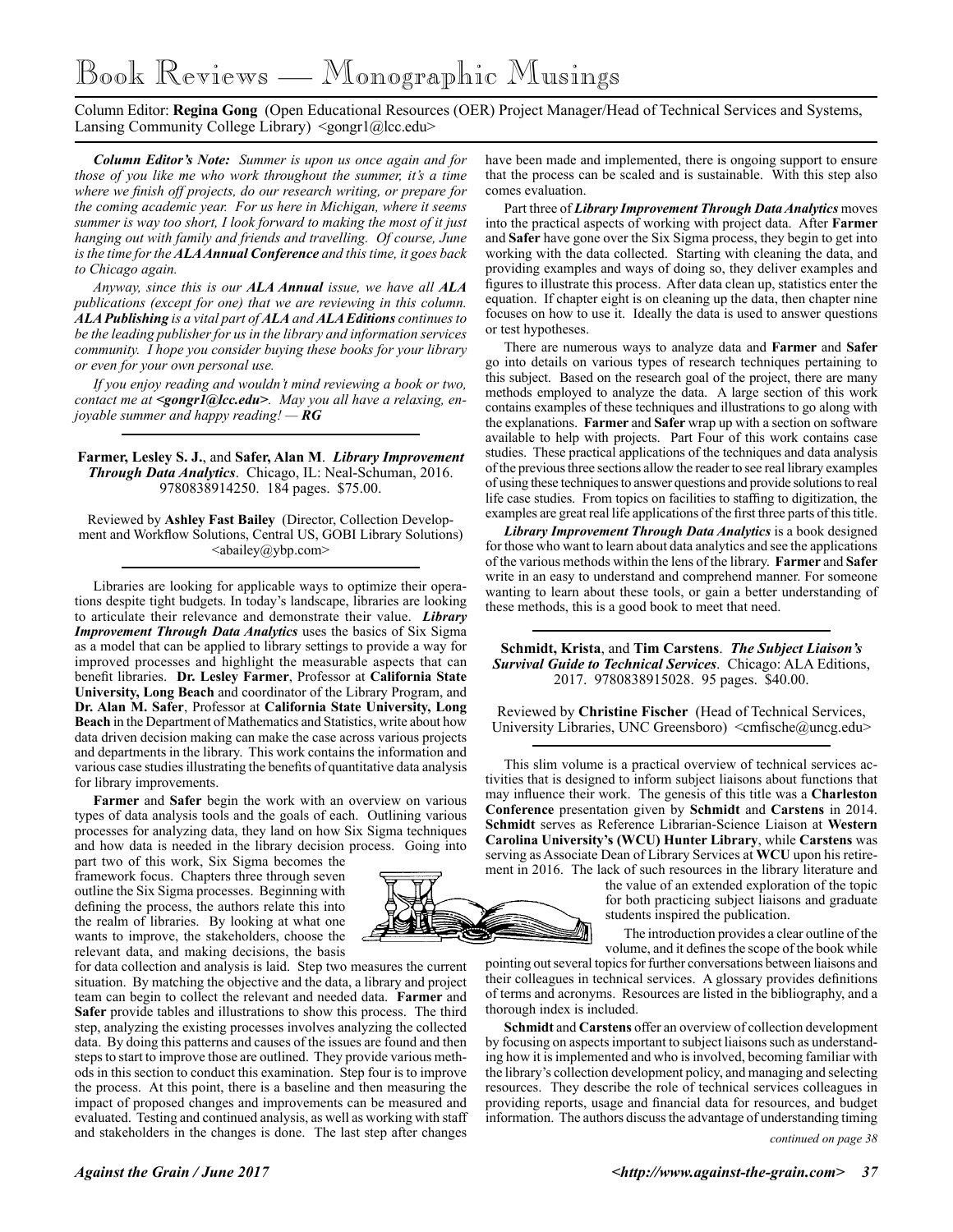#### **Book Reviews** *from page 37*

and deadlines for order placement, when regular collection development and budget reports are generated, and what the expected turnaround time is for various workflows in the department.

Descriptions of acquisitions activities provide details of ordering, receiving, and processing. The authors explain that by understanding workflows, subject liaisons know what to expect and are better able to respond to questions that faculty and other users might have about new and continuing collection resources. Cataloging topics cover original and copy cataloging, standards, and the act of enhancing catalog records to improve the user experience. The final chapter discusses collection maintenance, including weeding and withdrawal of both physical and electronic collections. The authors make clear that this activity can be sensitive for library staff as well as faculty, and they offer ideas to help the process go smoothly.

Communication is a theme repeated throughout the book; by taking the initiative and talking with contacts in technical services, the subject liaison learns about collection development, acquisitions, and cataloging functions, thus informing their work with faculty and others requesting resources. By establishing comfortable working relationships with individuals in technical services, the liaison is more likely to approach members of the department with questions or issues.

A creative and useful feature is lists of "Questions You Should Be Asking" that appear at strategic points in the text. After learning about a topic, the reader is presented a list of questions that can be asked of colleagues in technical services to provide context for the conventions and policies that apply to the local situation both within the library and on campus. These detailed lists could also be helpful to new technical services staff getting to know their department. In addition, highlighted paragraphs offer practical tips about issues the subject liaison may encounter such as knowing the difference between budget cuts and reversions.

Subject liaisons new to working in academic libraries and graduate students interested in serving in that role will benefit from this description of technical services activities as they apply to the liaison librarian. This resource could also benefit technical services librarians as they help to orient new subject librarians to collection development and related activities in their library.

**Solomon, Laura**. *The Librarian's Nitty-Gritty Guide to Content Marketing.* Chicago, IL: ALA Editions. 2016. 978083914328. 120 pages. \$50.00

Reviewed by **Frances Krempasky** (Electronic Resources Management Librarian, Lansing Community College Library) <krempf@lcc.edu>

Libraries, much like other organizations and businesses, are enthusiastically embracing social media to promote their programs and services to their users. Libraries announce each new program or database with much fanfare via their webpages, blogs and Facebook posts. Yet, while new content is added, it is not often updated. Having a social media presence is better than having none, right? Not so, according to **Laura Solomon**, library services manager for the **Ohio Public Library Information Network** and author of *The Librarian's Nitty-Gritty Guide to Content Marketing*. Library patrons want to interact with us, and want to trust that we are keeping our social content current. She advocates the "Youtility" idea of content marketing. Youtility is "marketing upside down. Instead of marketing that's needed by companies, Youtility is marketing that's wanted by customers. Youtility is massively useful information, provided for free, that creates long-term trust and kinship between your company and your customers." (p.3-4).

**Solomon** defines content marketing as "anything you create that helps tell the story of your business or organization." It includes all online content such as webpages, newsletters, blogs, images, Twitter, etc. In the first chapter, aptly titled, "Get over yourself," **Solomon**  recommends that libraries let go of the ego involved in marketing

and promotion. Libraries need to create content that is appealing and worthwhile to patrons so that they can engage with it fully, share it, and comment on it. **Solomon** details how content marketing, by using social media tools, is one way that libraries can make a personal connection with their customers and garner more support for the library. She discusses the characteristics of effective content marketing: strategic, relevant, focused on a particular audience, goal based, and an ongoing process. The goal of content marketing is to solicit action.

The move to content marketing from solely content promotion includes changes in methodologies too. **Solomon** outlines how to build "personas" from your core audience to help fine-tune content marketing strategies. Ideas about how to make content marketing relevant and effective are also discussed, including linking a plan to library goals. In order to assess content assets, libraries should perform a content audit and create an editorial calendar for all library content. With careful planning, content marketing can be successful. A library can change its perception, and move forward to build trust with its user base.

Writing for the web is very different from writing for print. The author details the steps in content creation, from the headline, to the tone of the content, to telling "a story" to users. The content must be interesting and shareable. Studies show that people share content that is positive, longer, and includes visuals. In terms of formatting, the content needs to be easily read or "scannable" for users. Information content can be "chunked," and sentences and paragraphs less wordy. Also, include bulleted or numbered lists so content is easily scanned.

A chapter that I found particularly helpful was "Are you actually succeeding?" **Solomon** discusses measuring your effectiveness in terms of content marketing tools, how to figure out ROI (return on investment), and choosing metrics. Using engagement metrics such as Facebook likes, comments, and shares, is one way of measuring effectiveness. One item that I found immediately useful was the example of one library's "Digital Strategy document," which is a tool for ongoing assessment of the content strategies that you are employing.

**Solomon's** guidebook is a good resource for anyone just starting a content marketing plan or evaluating a current plan. While the tone of the book is somewhat casual and thus the "nitty-gritty" moniker, the amount of material covered is impressive. Each chapter includes "Words of wisdom from the field" from professional marketers. These tips offer a new perspective for libraries about content marketing. As the electronic resources management librarian at my library, I find this book particularly helpful in marketing and promoting our databases. I look forward to using the tools **Solomon** suggests for assessing our current promotion methods. Both public and academic librarians will find this book useful and informative when embarking on their own content marketing strategy.

**Suber, Peter**. *Knowledge Unbound: Selected Writings on Open Access, 2002–2011.* Cambridge, MA: MIT Press, 2016. 9780262528498. 456 pages. \$32.00

Reviewed by **Steve Sowards** (Associate Director for Collections, Michigan State University Libraries) <sowards@msu.edu>

This hefty volume assembles forty-four essays by the most prominent American advocate for open access (OA) covering an important decade. In his other existence as a philosophy professor, **Peter Suber** writes around issues of ethics, and the ethical benefits of OA sit at the core of many of these pieces.

**Suber** has written voluminously and regularly about OA for many years: his own online bibliography at *https://cyber.harvard.edu/~psuber/wiki/Writings\_on\_open\_access* runs to 20 pages if printed. The essays gathered here appeared first in **Suber's** *Free Online Scholarship Newsletter*, which became the *SPARC Open Access Newsletter*. **Suber**  archives these newsletters from 2001 to 2013 at *http://legacy.earlham. edu/~peters/fos/newsletter/archive.htm*, 168 in all, and many of them containing more than one entry. It is helpful, then, to have **Suber's** own selection of essays that he still regards as most important. This is a book suitable for browsing, in part because the analytical and expository text

*continued on page 40*